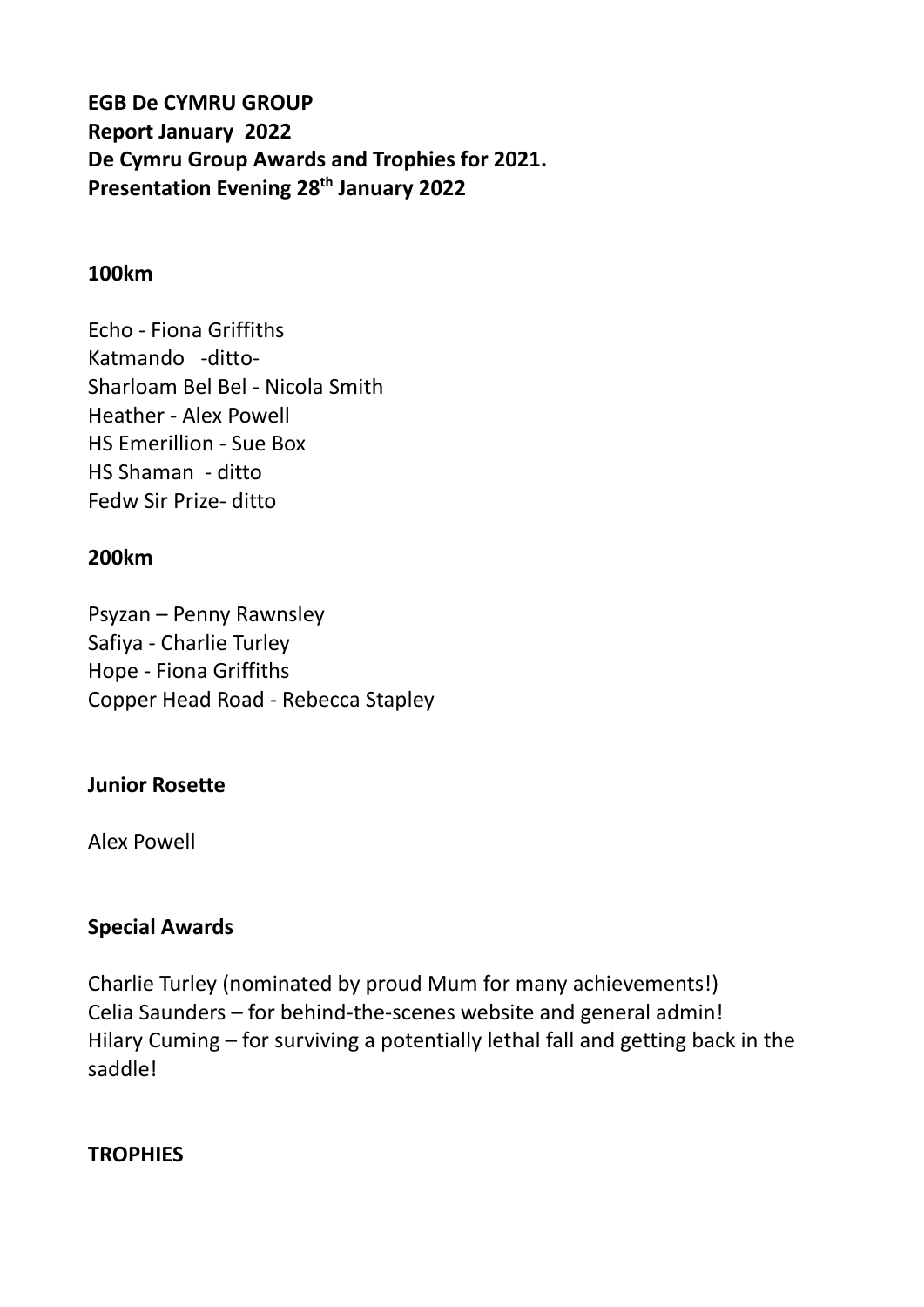# **Gemma Trophy** (Open horse/rider)

Ragham Mudlark - Charlie Turley

## **Robbie (High Point Veteran)**

Psyzan - Penny Rawnsley

### **Nerina (High Point Novice)**

- 1. Fedw Sir Prize Sue Box
- 2. Heather Alex Powell
- 3. Ora El Maysa Fleur Alexander

### **Thomas Cup (High Point Junior/Young Rider)**

- 1. Charlie Turley
- 2. Alex Powell
- 3. Fleur Alexander

# **Efosa Trophy (High Distance Thoroughbred)**

- 1. Copper Head Road Rebecca Stapley
- 2. Balishla Fiona Griffiths
- 3. Sharloam Bel Bel Nicola Smith

### **Beluga ( High Distance Unregistered)**

- 1. Fedw Sir Prize Sue Box
- 2. Lleuad Leanne Davies

### **High Point Pure Bred Arabian**

- 1. Psyzan- Penny Rawnsley
- 2. HS Shaman- Sue Box
- 3. HS Emerillion- Sue Box